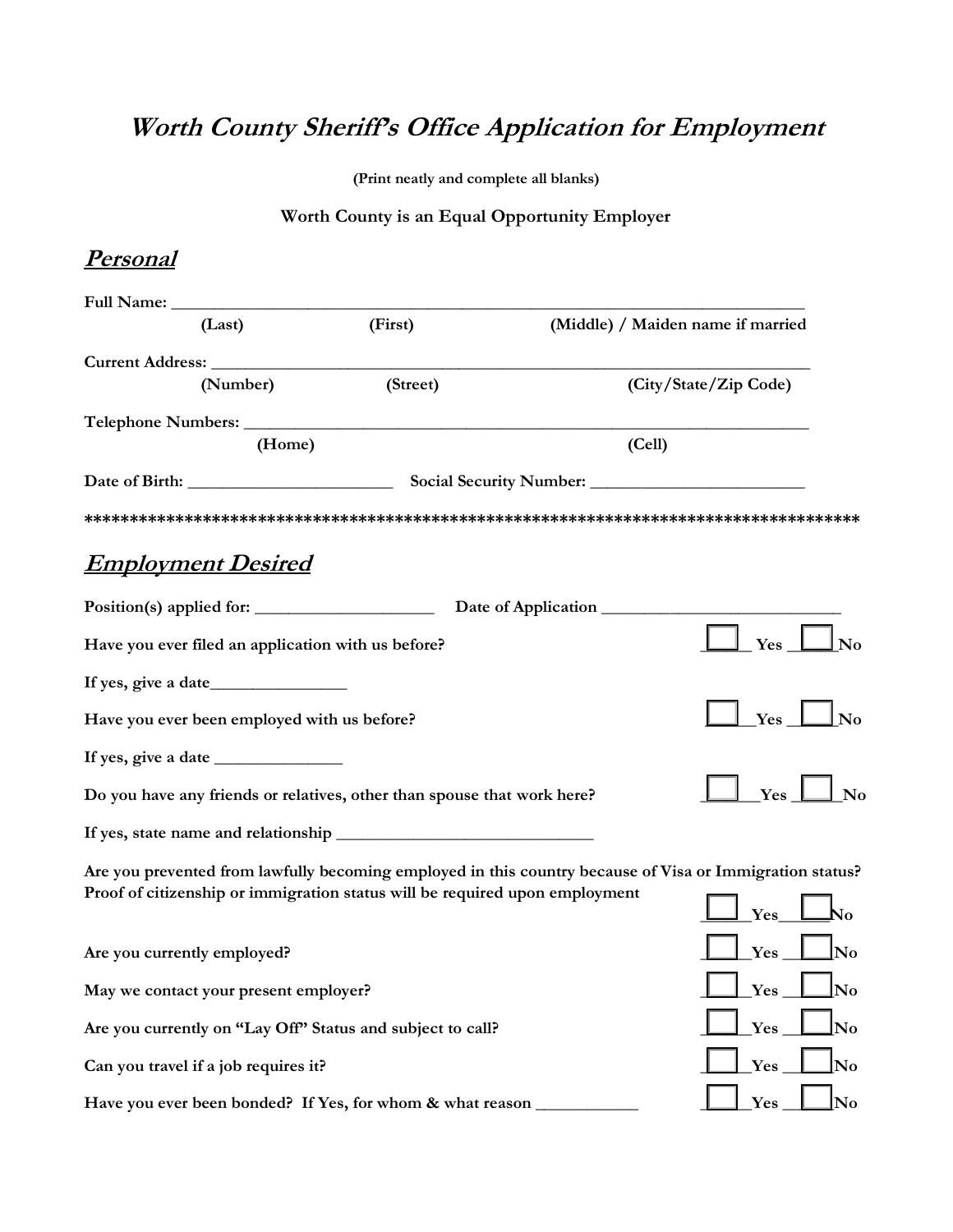|                                 | Have you ever been or currently are involved in a civil litigation?                                                                                                                                                            |                           |                            | Yes<br>No     |
|---------------------------------|--------------------------------------------------------------------------------------------------------------------------------------------------------------------------------------------------------------------------------|---------------------------|----------------------------|---------------|
|                                 |                                                                                                                                                                                                                                |                           |                            |               |
|                                 |                                                                                                                                                                                                                                |                           |                            |               |
|                                 |                                                                                                                                                                                                                                | Best time to contact you: |                            |               |
|                                 |                                                                                                                                                                                                                                |                           |                            |               |
| Education                       |                                                                                                                                                                                                                                |                           |                            |               |
|                                 | Do you have a Highs School Diploma or GED?                                                                                                                                                                                     |                           |                            | $Yes \Box No$ |
|                                 | Name of Last School attended: City City State                                                                                                                                                                                  |                           |                            |               |
|                                 | Circle last year of school completed: 6 7 8 9 10 11 12 13 14 15 16 17 18                                                                                                                                                       |                           |                            |               |
|                                 | Circle highest degree earned: High School Diploma GED Certificate AA BD MD PHD                                                                                                                                                 |                           |                            | Other         |
| College/Technical:              |                                                                                                                                                                                                                                |                           |                            |               |
| (Course of Study /Diploma)      |                                                                                                                                                                                                                                |                           |                            |               |
| <b>Other Training or Skills</b> |                                                                                                                                                                                                                                |                           |                            |               |
|                                 |                                                                                                                                                                                                                                |                           |                            |               |
| <b>Specialized Skills:</b>      | Terminal<br>(WPM_______) _________Foreign Language (Which?) _________________________________                                                                                                                                  |                           | Computer _______Typewriter |               |
|                                 | Other: experience of the contract of the contract of the contract of the contract of the contract of the contract of the contract of the contract of the contract of the contract of the contract of the contract of the contr |                           |                            |               |
|                                 |                                                                                                                                                                                                                                |                           |                            |               |
|                                 | Military Educational Background                                                                                                                                                                                                |                           |                            |               |
|                                 |                                                                                                                                                                                                                                |                           |                            |               |
|                                 | Describe any job related training received in the United States Military:                                                                                                                                                      |                           |                            |               |

**\*\*\*\*\*\*\*\*\*\*\*\*\*\*\*\*\*\*\*\*\*\*\*\*\*\*\*\*\*\*\*\*\*\*\*\*\*\*\*\*\*\*\*\*\*\*\*\*\*\*\*\*\*\*\*\*\*\*\*\*\*\*\*\*\*\*\*\*\*\*\*\*\*\*\*\*\*\*\*\*\*\*\*\*\***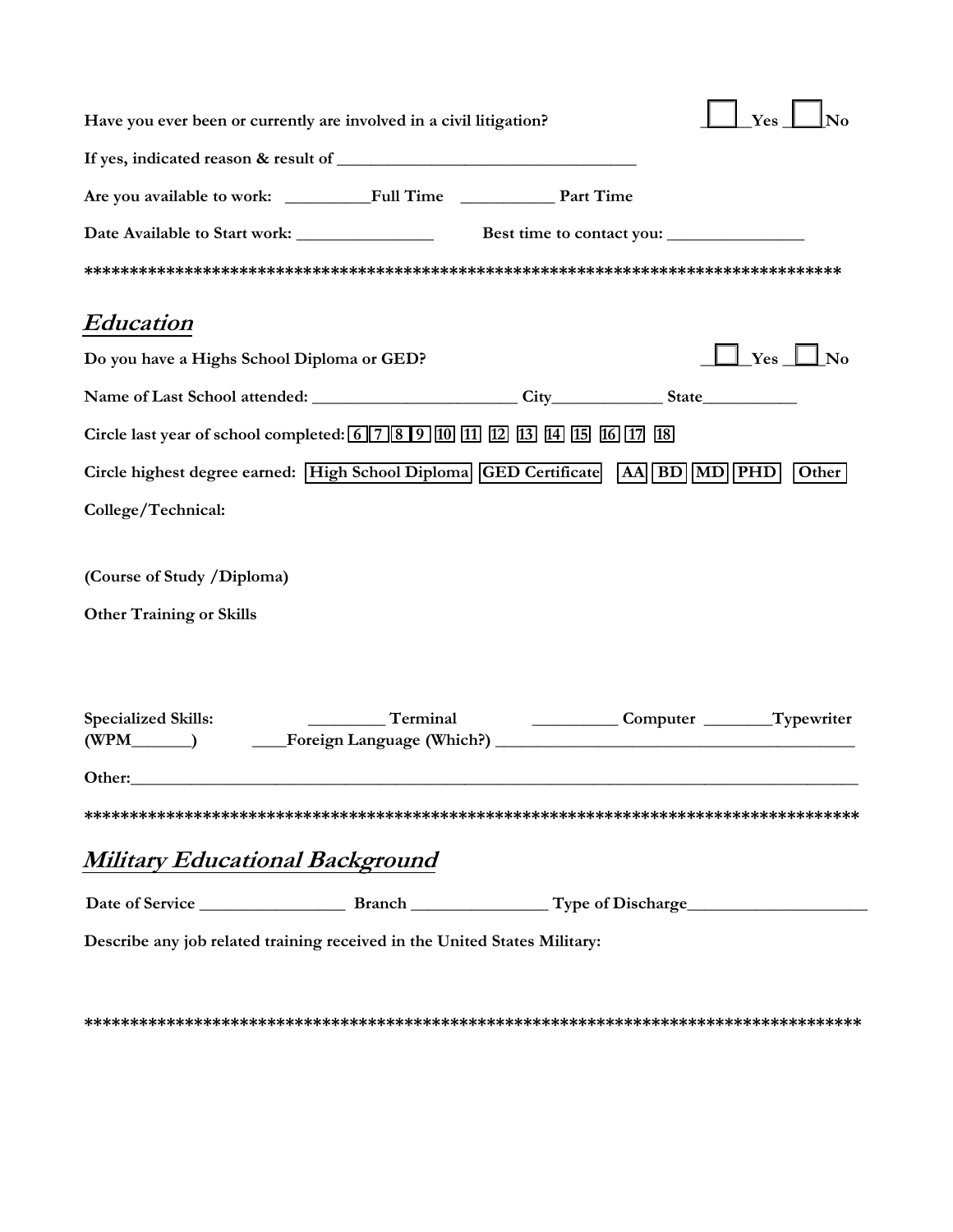## **Arrest Background**

| List dates/location/reason                                                                                                                                                                                                     | <b>Traffic Offense</b> | Non-Traffic Offense                                                                                                                                                                                                            |
|--------------------------------------------------------------------------------------------------------------------------------------------------------------------------------------------------------------------------------|------------------------|--------------------------------------------------------------------------------------------------------------------------------------------------------------------------------------------------------------------------------|
|                                                                                                                                                                                                                                |                        |                                                                                                                                                                                                                                |
|                                                                                                                                                                                                                                |                        |                                                                                                                                                                                                                                |
|                                                                                                                                                                                                                                |                        | <u> 2000 - Jan James James James James James James James James James James James James James James James James J</u>                                                                                                           |
|                                                                                                                                                                                                                                |                        |                                                                                                                                                                                                                                |
| <u>Work Experience</u>                                                                                                                                                                                                         |                        |                                                                                                                                                                                                                                |
| employment)                                                                                                                                                                                                                    |                        | Former Employment: (List employers, starting with the current or most recent. Explain all gaps in time of                                                                                                                      |
|                                                                                                                                                                                                                                |                        |                                                                                                                                                                                                                                |
|                                                                                                                                                                                                                                |                        |                                                                                                                                                                                                                                |
|                                                                                                                                                                                                                                |                        |                                                                                                                                                                                                                                |
|                                                                                                                                                                                                                                |                        | Job Duties: New York: New York: New York: New York: New York: New York: New York: New York: New York: New York: New York: New York: New York: New York: New York: New York: New York: New York: New York: New York: New York:  |
|                                                                                                                                                                                                                                |                        |                                                                                                                                                                                                                                |
|                                                                                                                                                                                                                                |                        |                                                                                                                                                                                                                                |
|                                                                                                                                                                                                                                |                        |                                                                                                                                                                                                                                |
|                                                                                                                                                                                                                                |                        |                                                                                                                                                                                                                                |
|                                                                                                                                                                                                                                |                        | Job Duties: Note and the set of the set of the set of the set of the set of the set of the set of the set of the set of the set of the set of the set of the set of the set of the set of the set of the set of the set of the |
|                                                                                                                                                                                                                                |                        | Reason for Leaving: New York: New York: New York: New York: New York: New York: New York: New York: New York: New York: New York: New York: New York: New York: New York: New York: New York: New York: New York: New York: Ne |
| Company Name                                                                                                                                                                                                                   |                        |                                                                                                                                                                                                                                |
|                                                                                                                                                                                                                                |                        |                                                                                                                                                                                                                                |
|                                                                                                                                                                                                                                |                        |                                                                                                                                                                                                                                |
|                                                                                                                                                                                                                                |                        |                                                                                                                                                                                                                                |
| Reason for Leaving: 1988 and 1989 and 1989 and 1989 and 1989 and 1989 and 1989 and 1989 and 1989 and 1989 and 1989 and 1989 and 1989 and 1989 and 1989 and 1989 and 1989 and 1989 and 1989 and 1989 and 1989 and 1989 and 1989 |                        |                                                                                                                                                                                                                                |
|                                                                                                                                                                                                                                |                        |                                                                                                                                                                                                                                |